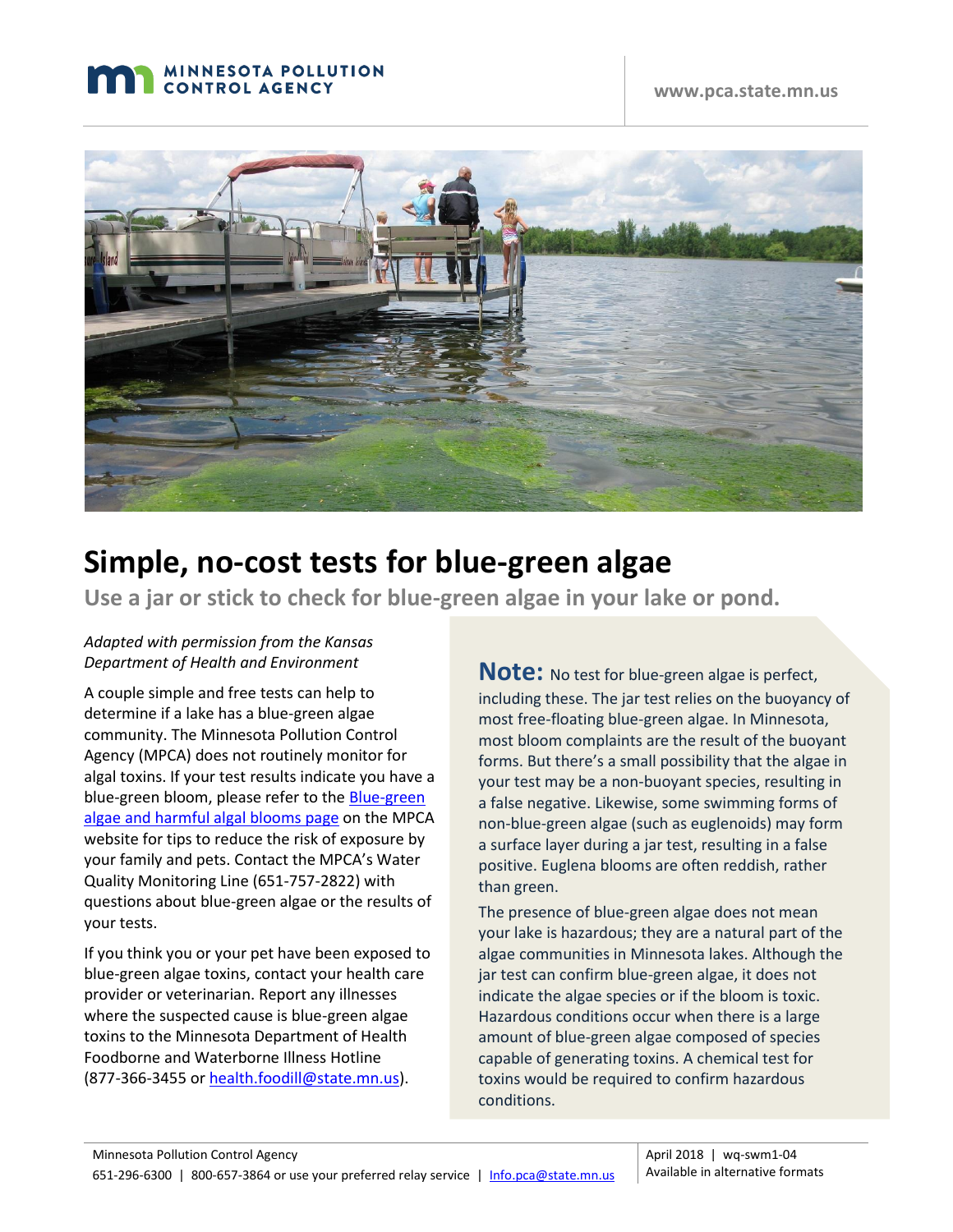## **The jar test**

If your lake or pond water appears very green, the jar test can help determine if the color is from blue-green algae, or just an overabundance of more beneficial types of planktonic algae.

#### **Materials**

- Clear jar (pint to quart size) with a screw top lid, such as a canning jar or pickle jar with label removed
- Rubber or latex gloves

#### **Procedure**

- 1. With the gloves on, collect a sample just below the surface of the water (avoid collecting just the top layer of scum).
- 2. Fill the jar about three-quarters full. Do not fill the jar completely; algae give off gases that may cause pressure buildup in the jar that could break it.
- 3. Wipe any scum off the outside of the jar and screw the lid on.
- 4. Put the jar in the refrigerator and leave it undisturbed overnight.
- 5. Carefully remove the jar from the refrigerator and see where the algae has accumulated. Do not shake or agitate the jar at all or the algae will mix into the water again and negate your test results.
- 6. If the algae are settled out near the bottom of the jar, it is likely that your lake does not have a lot of bluegreen algae.



7. If the algae have formed a green ring at the top of the water, there is a strong possibility that your lake does have a bluegreen algae community.